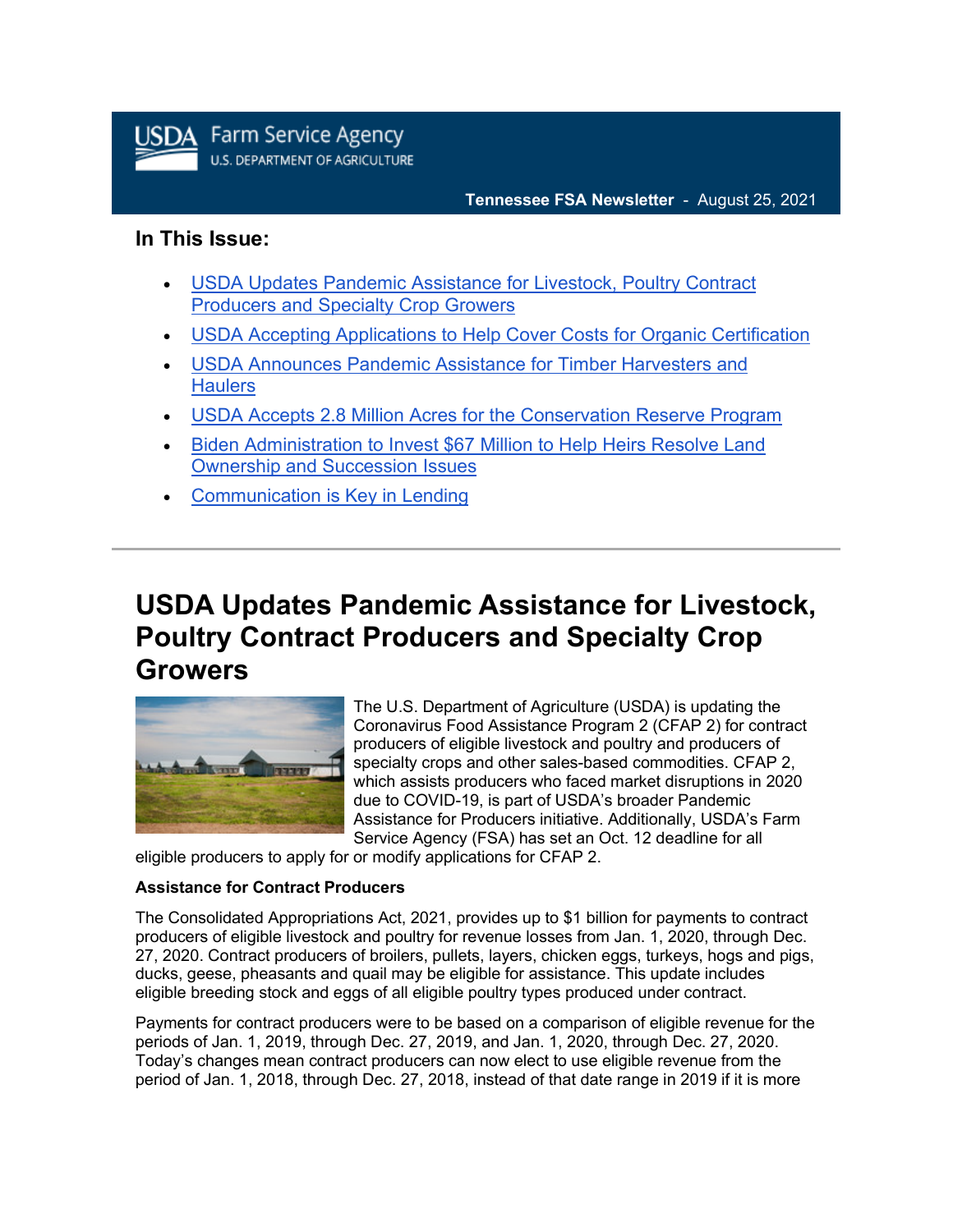representative. This change is intended to provide flexibility and make the program more equitable for contract producers who had reduced revenue in 2019 compared to a normal production year. The difference in revenue is then multiplied by 80% to determine a final payment. Payments to contract producers may be factored if total calculated payments exceed the available funding and will be made after the application period closes.

Additional flexibilities have been added to account for increases to operation size in 2020 and situations where a contract producer did not have a full period of revenue from Jan. 1 to Dec. 27 for either 2018 or 2019. Assistance is also available to new contract producers who began their farming operation in 2020.

### **Updates for Sales-Based Commodities**

USDA is amending the CFAP 2 payment calculation for sales-based commodities, which are primarily comprised of by specialty crops, to allow producers to substitute 2018 sales for 2019 sales. Previously, payments for producers of sales-based commodities were based only on 2019 sales, with 2019 used as an approximation of the amount the producer would have expected to market in 2020. Giving producers the option to substitute 2018 sales for this approximation, including 2018 crop insurance indemnities and 2018 crop year Noninsured Disaster Assistance Program (NAP) and Wildfire and Hurricane Indemnity Program Plus (WHIP+) payments, provides additional flexibility to producers of sales-based commodities who had reduced sales in 2019.

Grass seed has also been added as an eligible sales commodity for CFAP 2. A complete list of all eligible sales-based commodities can be found at [farmers.gov/cfap2/commodities.](http://www.farmers.gov/cfap2/commodities?utm_medium=email&utm_source=govdelivery) Producers of sales-based commodities can modify existing applications.

# **Applying for Assistance**

Newly eligible producers who need to submit a CFAP 2 application or producers who need to modify an existing one can do so by contacting their local FSA office. Producers can find their local FSA office by visiting [farmers.gov/service-locator.](http://www.farmers.gov/service-locator?utm_medium=email&utm_source=govdelivery) Producers can also obtain one-on-one support with applications by calling 877-508-8364. All new and modified CFAP 2 applications are due by the Oct. 12 deadline.

# **USDA Accepting Applications to Help Cover Costs for Organic Certification**

USDA's Farm Service Agency (FSA) announced that organic producers and handlers can apply for USDA funds to assist with the cost of receiving and maintaining organic certification through the [Organic Certification Cost Share Program](https://www.fsa.usda.gov/programs-and-services/occsp/index?utm_medium=email&utm_source=govdelivery) (OCCSP). Applications for eligible certification expenses paid between Oct. 1, 2020, and Sept. 30, 2021, are due Nov. 1, 2021.

OCCSP provides cost-share assistance to producers and handlers of agricultural products for the costs of obtaining or



maintaining organic certification under the USDA's National Organic Program. Eligible producers include any certified producers or handlers who have paid organic certification fees to a USDA-accredited certifying agent. Producers can be reimbursed for expenses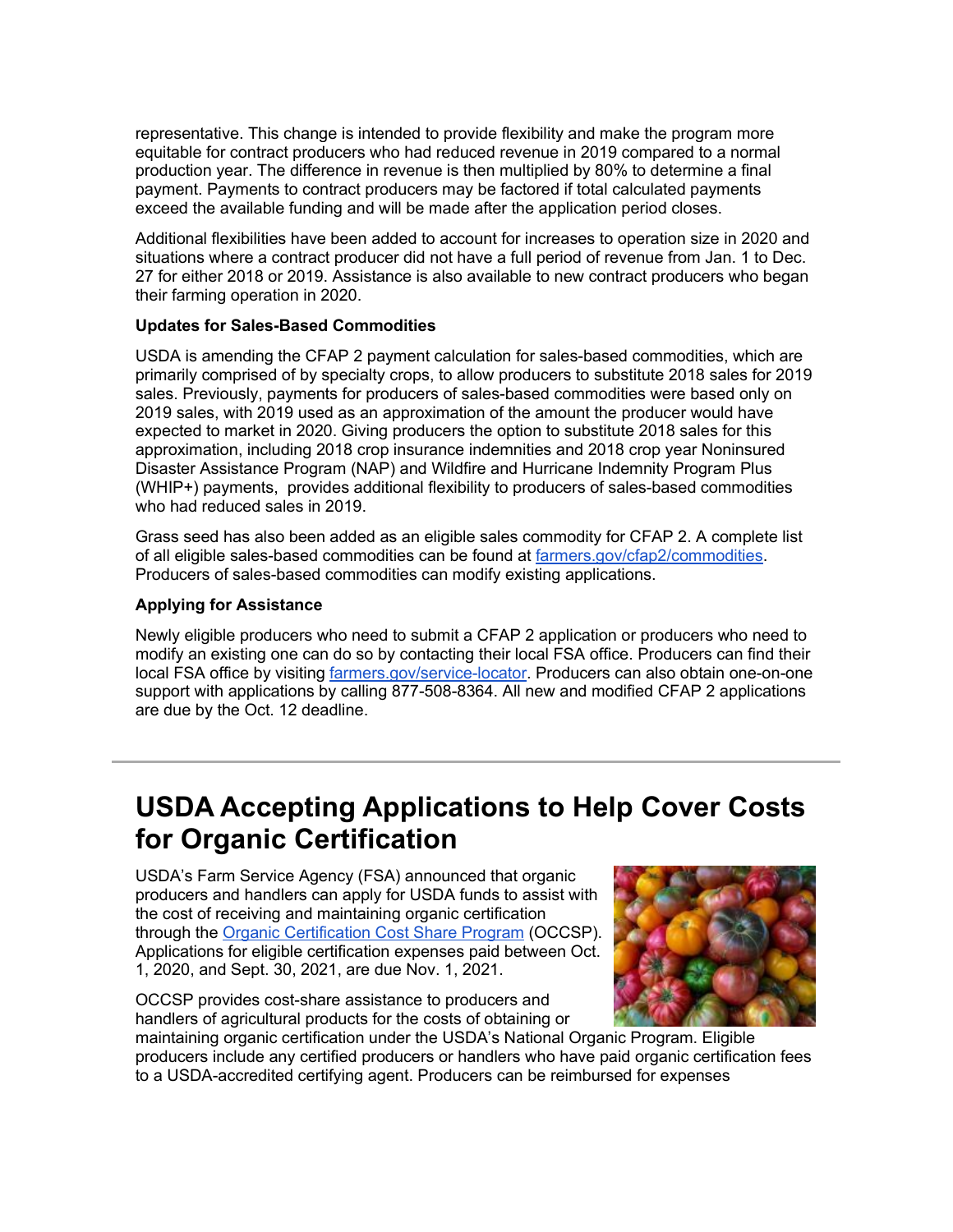including application fees, inspection costs, fees related to equivalency agreement and arrangement requirements, travel expenses for inspectors, user fees, sales assessments and postage.

For 2021, OCCSP will reimburse 50 percent of a certified operation's allowable certification costs, up to a maximum of \$500 for each of the following categories or "scopes:"

- crops
- wild crops
- **livestock**
- processing/handling
- State organic program fees.

Organic farmers and ranchers may apply through an FSA county office or a participating state agency.

# **More Information**

To learn more about organic certification cost share, please visit the [OCCSP](https://gcc02.safelinks.protection.outlook.com/?data=04%7C01%7C%7Cb5d6f41a717e4ee8119408d95688e80e%7Ced5b36e701ee4ebc867ee03cfa0d4697%7C0%7C0%7C637635968572287832%7CUnknown%7CTWFpbGZsb3d8eyJWIjoiMC4wLjAwMDAiLCJQIjoiV2luMzIiLCJBTiI6Ik1haWwiLCJXVCI6Mn0%3D%7C1000&reserved=0&sdata=cgLaWVgjShzAKP23%2FaThYszdg3Bok64KlxCPutb%2FLhc%3D&url=https%3A%2F%2Fwww.fsa.usda.gov%2Fprograms-and-services%2Foccsp%2Findex%3Futm_medium%3Demail%26utm_source%3Dgovdelivery&utm_medium=email&utm_source=govdelivery)  [webpage,](https://gcc02.safelinks.protection.outlook.com/?data=04%7C01%7C%7Cb5d6f41a717e4ee8119408d95688e80e%7Ced5b36e701ee4ebc867ee03cfa0d4697%7C0%7C0%7C637635968572287832%7CUnknown%7CTWFpbGZsb3d8eyJWIjoiMC4wLjAwMDAiLCJQIjoiV2luMzIiLCJBTiI6Ik1haWwiLCJXVCI6Mn0%3D%7C1000&reserved=0&sdata=cgLaWVgjShzAKP23%2FaThYszdg3Bok64KlxCPutb%2FLhc%3D&url=https%3A%2F%2Fwww.fsa.usda.gov%2Fprograms-and-services%2Foccsp%2Findex%3Futm_medium%3Demail%26utm_source%3Dgovdelivery&utm_medium=email&utm_source=govdelivery) visit [usda.gov/organic,](https://www.usda.gov/topics/organic?utm_medium=email&utm_source=govdelivery) or contact your [local USDA Service Center.](https://www.farmers.gov/service-center-locator?utm_medium=email&utm_source=govdelivery)

# **USDA Announces Pandemic Assistance for Timber Harvesters and Haulers**



The U.S. Department of Agriculture (USDA) is providing up to \$200 million to provide relief to timber harvesting and timber hauling businesses that have experienced losses due to COVID-19 as part of USDA's Pandemic Assistance for Producers initiative. Loggers and truckers can apply for assistance through USDA's Farm Service Agency (FSA) July 22 through Oct. 15, 2021. The Pandemic Assistance for Timber Harvesters and Haulers program (PATHH) is administered by

FSA in partnership with the U.S. Forest Service.

The Consolidated Appropriations Act, 2021, authorized this critical assistance for the timber industry. Timber harvesting and hauling businesses that have experienced a gross revenue loss of at least 10% during the period of Jan. 1 and Dec. 1, 2020, compared to the period of Jan. 1 and Dec. 1, 2019, are encouraged to apply.

### **Program Details**

To be eligible for payments, individuals or legal entities must be a timber harvesting or timber hauling business where 50% or more of its gross revenue is derived from one or more of the following:

- Cutting timber.
- Transporting timber.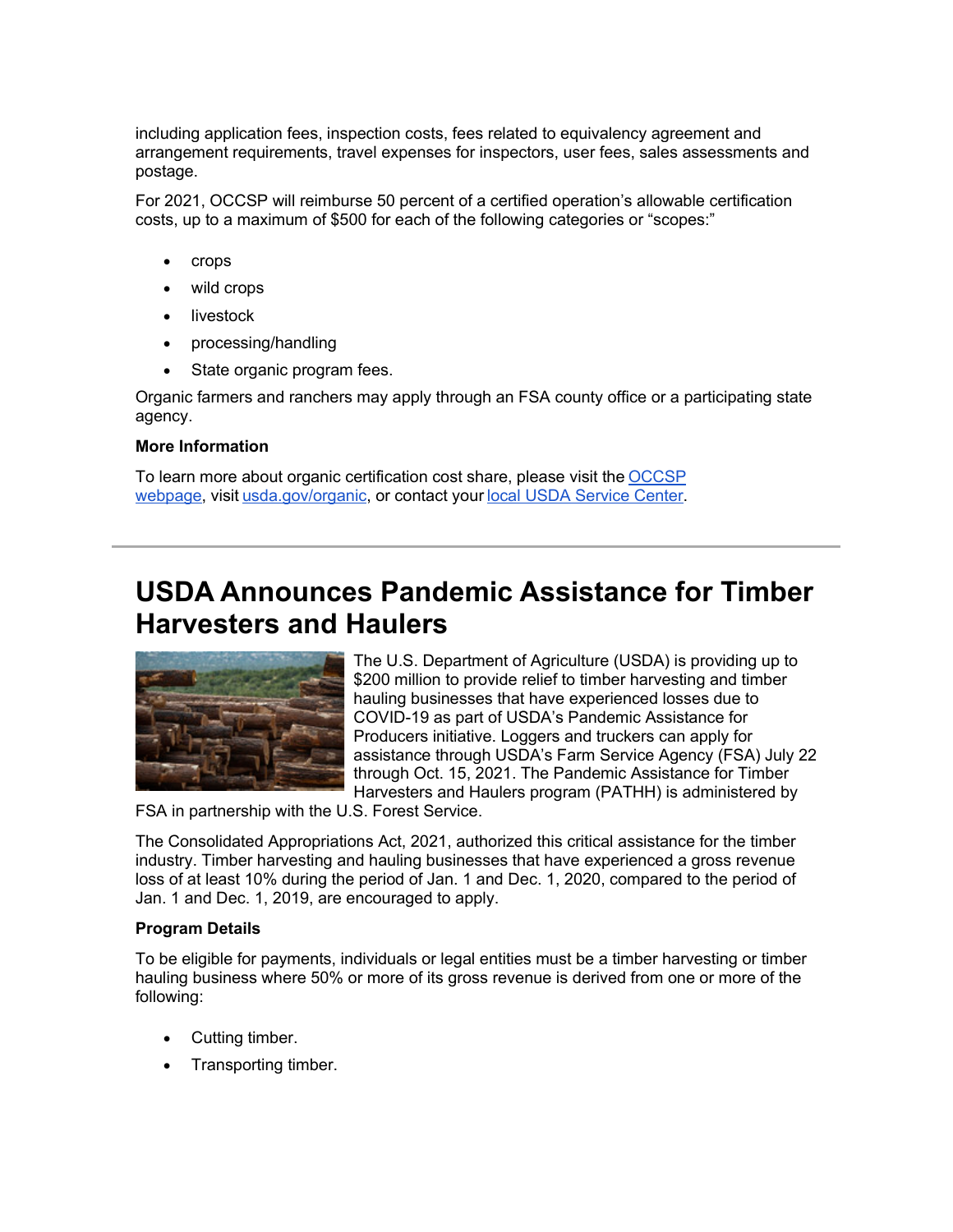• Processing of wood on-site on the forest land (chipping, grinding, converting to biochar, cutting to smaller lengths, etc.).

Payments will be based on the applicant's gross revenue received from Jan. 1, 2019, through Dec. 1, 2019, minus gross revenue received from Jan. 1, 2020, through Dec. 1, 2020, multiplied by 80%. FSA will issue an initial payment equal to the lesser of the calculated payment amount or \$2,000 as applications are approved. A second payment will be made after the signup period has ended based upon remaining PATHH funds.

The maximum amount that a person or legal entity may receive directly is \$125,000.

### **Applying for Assistance**

Loggers and truckers can apply for PATHH by completing form FSA-1118, Pandemic Assistance for Timber Harvesters and Haulers Program application, and certifying to their gross revenue for 2019 and 2020 on the application. Additional documentation may be required. Visit [farmers.gov/pathh](http://www.farmers.gov/pathh?utm_medium=email&utm_source=govdelivery) for more information on how to apply.

Applications can be submitted to the FSA office at any USDA Service Center nationwide by mail, fax, hand delivery, or via electronic means. To find a local FSA office, loggers and truckers can visit [farmers.gov/service-locator.](http://www.farmers.gov/service-locator?utm_medium=email&utm_source=govdelivery) They can also call 877-508-8364 to speak directly with a USDA employee ready to offer assistance.

# **USDA Accepts 2.8 Million Acres for the Conservation Reserve Program**

The U.S. Department of Agriculture (USDA) has accepted 2.8 million acres in offers from agricultural producers and private landowners for enrollment into the Conservation Reserve Program (CRP) in 2021. This year, almost 1.9 million acres in offers have been accepted through the General CRP Signup, and USDA's Farm Service Agency (FSA) has accepted over 897,000 acres for enrollment through the Continuous Signup. The Continuous Signup remains open and CRP



Grasslands Signup closed last week, so USDA expects to enroll more acres into all of CRP than the 3 million acres that are expiring.

The 4-million-acre shortfall in CRP would have had the following impacts:

- More than 359,000 acres less annual forage under CRP Grasslands;
- A loss of 1,500,000 acres of quality wildlife and pollinator less habitat for wildlife;
- 20% fewer apiaries in major production regions meeting critical forage thresholds;
- A loss of more than 4 million upland game and other grassland birds;
- About 90 million pounds of nitrogen entering waterways;
- Over 30 million tons of soil eroded, leading to increased pollution and sedimentation in streams and rivers; and
- Foregone sequestration of more than 3 million metric tons of CO2.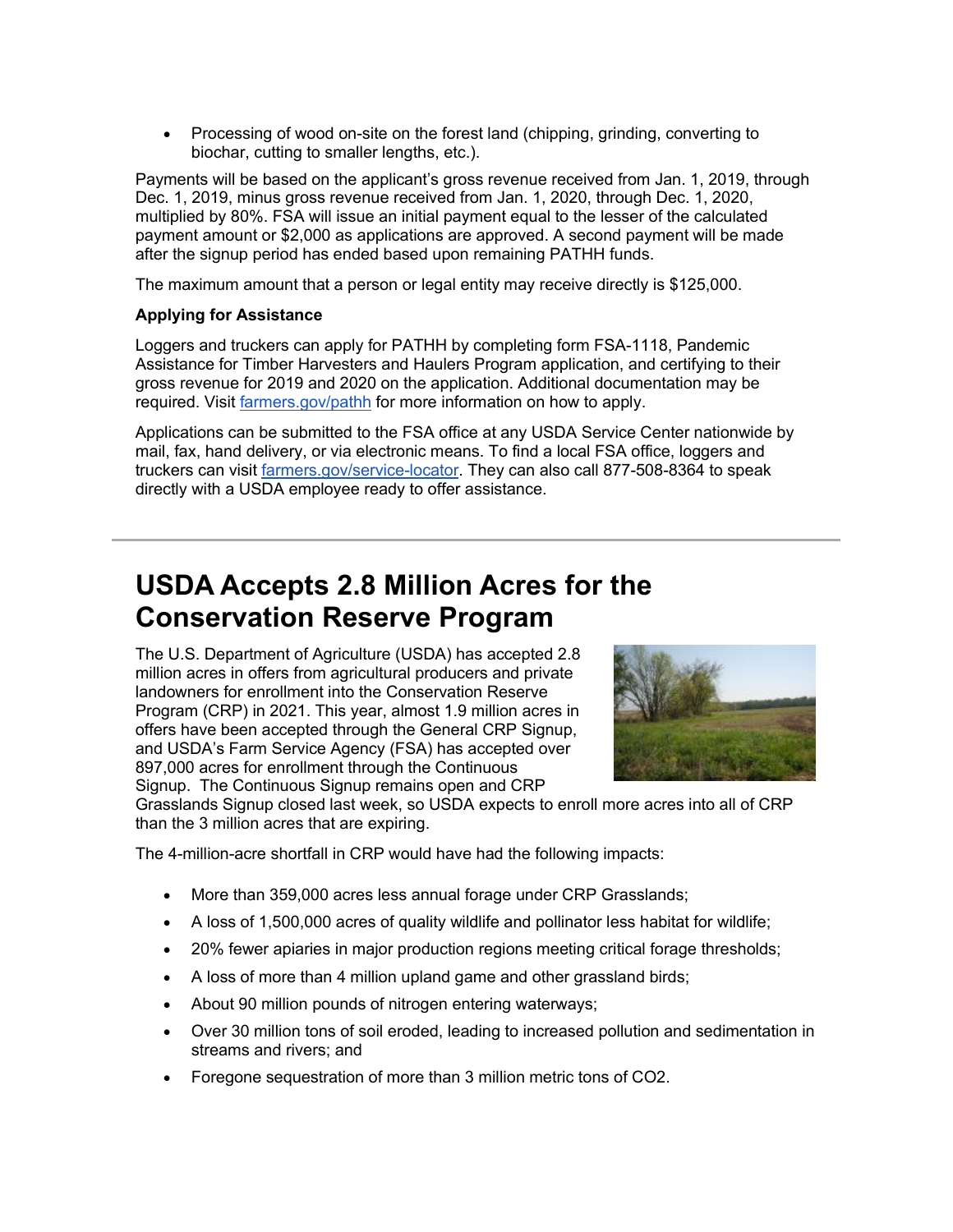Like other USDA conservation programs, CRP is a voluntary program that has a variety of options that can be tailored to the specific conservation issues of a state or region and desires of the landowner. The options run the gamut from working lands such as CRP Grasslands to partnerships with states and private entities to target a specific joint concern such as water quality or quantity.

# **Continuous CRP Signup**

Continuous CRP allows USDA to target the most sensitive land like highly erodible land, the most environmentally beneficial land like wetlands and buffers along streams and rivers, or locally identified critical habitat like State Acres For Wildlife. This targeted approach also reduces the whole-farm type enrollment in CRP that was more common when it first began and helps meet the conservation goals while maintaining the majority of the land in production agriculture. FSA has accepted offers from over 37,000 producers to enroll more than 897,000 acres through the Continuous Signup. This is double the enrollment from last year and three times the enrollment from 2018 and 2019. FSA expects this process to be completed by the end of September so contracts may start on October 1, 2021.

The growth in the targeted enrollment through Continuous Signup is due to a recommitment of USDA to incentives and partnerships that brought in nearly 1.4 million acres in 2016 and 2017. These efforts have also included the expansion of the Clean Lakes, Estuaries, and Rives Initiative 30-year (CLEAR30) from two regions to nationwide as well as moving State Acres for Wildlife Enhancement (SAFE) practices from the General to the Continuous signup. This year, offers for 20,000 acres have been submitted for CLEAR30 and 296,000 acres in SAFE practices.

### **General CRP Signup**

FSA opened the General CRP Signup 56 in January 2021 and extended the original deadline to July 23, 2021, to enable producers to consider FSA's new improvements to the program, which included higher rental payments and more incentivized environmental practices.

Additionally, FSA introduced a new Climate-Smart Practice Incentive to increase carbon sequestration and reduce greenhouse gas emissions. This incentive provides a 3%, 5% or 10% incentive payment based on the predominate vegetation type for the practices enrolled – from grasses to trees to wetland restoration.

Through CRP, producers and landowners establish long-term, resource-conserving plant species, such as approved grasses or trees, to control soil erosion, improve water quality and enhance wildlife habitat on cropland. In addition to the other well-documented benefits, lands enrolled in CRP is playing a key role in mitigating impacts from climate change.

A full list of changes to CRP, including those to the Continuous and General Signups, can be found in our "What's New with CRP" [fact sheet.](https://gcc02.safelinks.protection.outlook.com/?data=04%7C01%7C%7C1a142a87a26042d1f0a108d9641e3c2b%7Ced5b36e701ee4ebc867ee03cfa0d4697%7C0%7C0%7C637650903347107747%7CUnknown%7CTWFpbGZsb3d8eyJWIjoiMC4wLjAwMDAiLCJQIjoiV2luMzIiLCJBTiI6Ik1haWwiLCJXVCI6Mn0%3D%7C1000&reserved=0&sdata=ncG6MGCzs2ui8j9FZGCYiTgb4%2Bg12hfylV%2BZXSgvQd4%3D&url=https%3A%2F%2Fwww.fsa.usda.gov%2FAssets%2FUSDA-FSA-Public%2Fusdafiles%2FFactSheets%2Fcrp-whats-new-fact-sheet.pdf%3Futm_medium%3Demail%26utm_source%3Dgovdelivery&utm_medium=email&utm_source=govdelivery)

### **More Information**

In April, [USDA announced several changes](https://www.fsa.usda.gov/news-room/news-releases/2021/usda-expands-and-renews-conservation-reserve-program-in-effort-to-boost-enrollment-and-address-climate-change?utm_medium=email&utm_source=govdelivery) to CRP to increase participation while improving climate-related and other environmental benefits. CRP sequesters carbon while preserving topsoil, mitigating greenhouse gas emissions, reducing nitrogen runoff, and providing healthy habitat for wildlife.

The 2018 Farm Bill established a nationwide acreage limit for CRP, with the total number of acres that may be enrolled capped at 25 million acres in 2021 and growing to 27 million by 2023.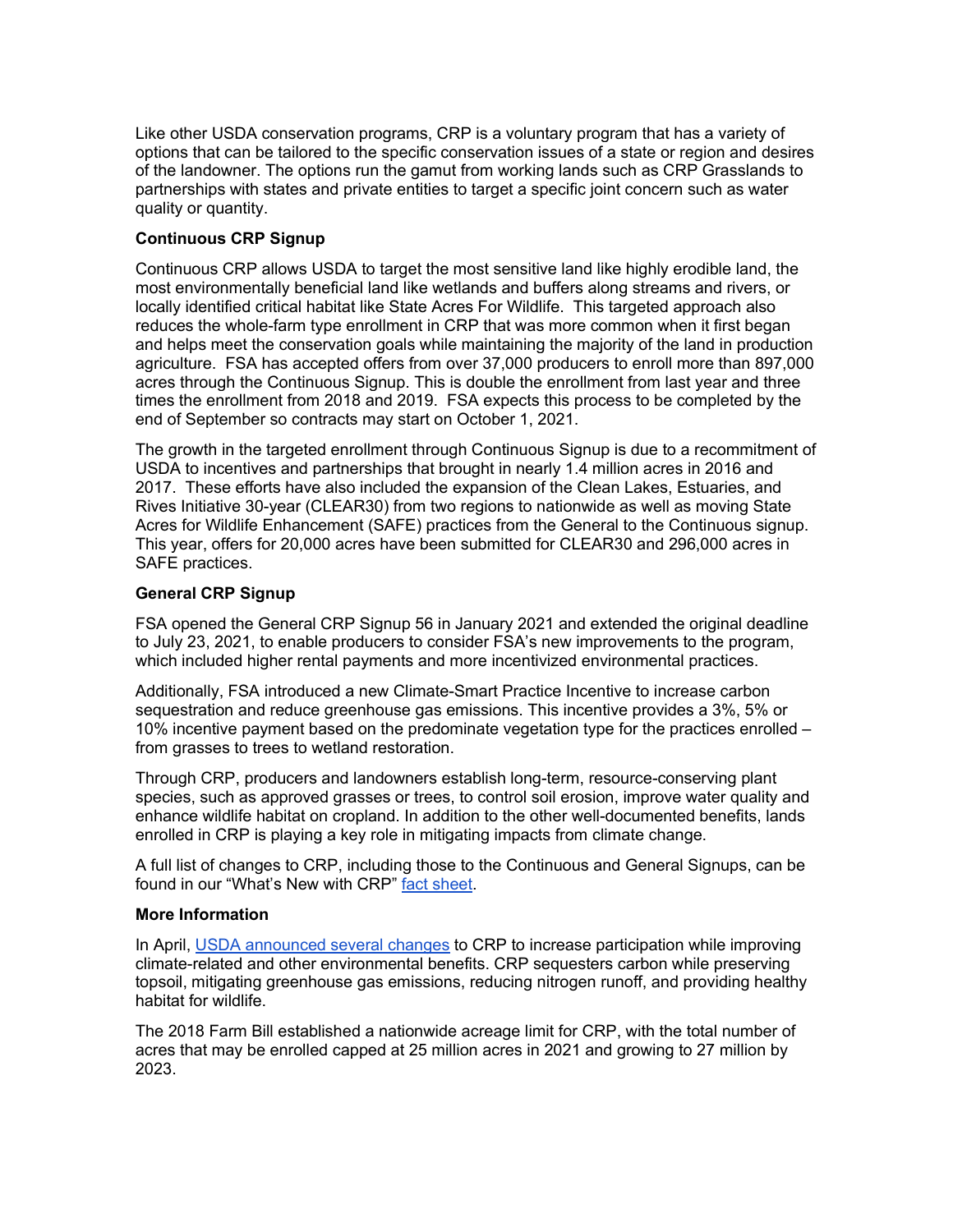Under the Biden-Harris Administration, USDA is engaged in a whole-of-government effort to combat the climate crisis and conserve and protect our nation's lands, biodiversity, and natural resources, including our soil, air, and water. Through conservation practices, USDA aims to enhance economic growth and create new streams of income for farmers, ranchers, producers, and private foresters. Successfully meeting these challenges will require USDA and our agencies to pursue a coordinated approach alongside USDA stakeholders, including state, local, and tribal governments.

USDA touches the lives of all Americans each day in so many positive ways. In the Biden-Harris Administration, USDA is transforming America's food system with a greater focus on more resilient local and regional food production, fairer markets for all producers, ensuring access to safe, healthy and nutritious food in all communities, building new markets and streams of income for farmers and producers using climate smart food and forestry practices, making historic investments in infrastructure and clean energy capabilities in rural America, and committing to equity across the Department by removing systemic barriers and building a workforce more representative of America. To learn more, visit [www.usda.gov.](https://www.usda.gov/?utm_medium=email&utm_source=govdelivery)

# **Biden Administration to Invest \$67 Million to Help Heirs Resolve Land Ownership and Succession Issues**



U.S. Department of Agriculture (USDA) is providing \$67 million in competitive loans through the new Heirs' Property Relending Program (HPRP), which aims to help agricultural producers and landowners resolve heirs' land ownership and succession issues. Intermediary lenders -- cooperatives, credit unions, and nonprofit organizations – can apply for loans up to \$5 million at 1% interest once the Farm Service Agency (FSA) opens the twomonth signup window in late August.

After FSA selects lenders, heirs can apply directly to those lenders for loans and assistance. Heirs' property issues have long been a barrier for many producers and landowners to access USDA programs and services, and this relending program provides access to capital to help producers find a resolution to these issues.

The Heirs' Property Relending Program is another example of how USDA is working to rebuild trust with America's farmers and ranchers. HPRP is a loan and will need to be repaid as directed by the 2018 Farm Bill.

The program's benefits go far beyond its participants. It will also keep farmland in farming, protect family farm legacies and support economic viability.

### **Eligible Lenders**

To be eligible, intermediary lenders must be certified as a community development financial institution and have experience and capability in making and servicing agricultural and commercial loans that are similar in nature.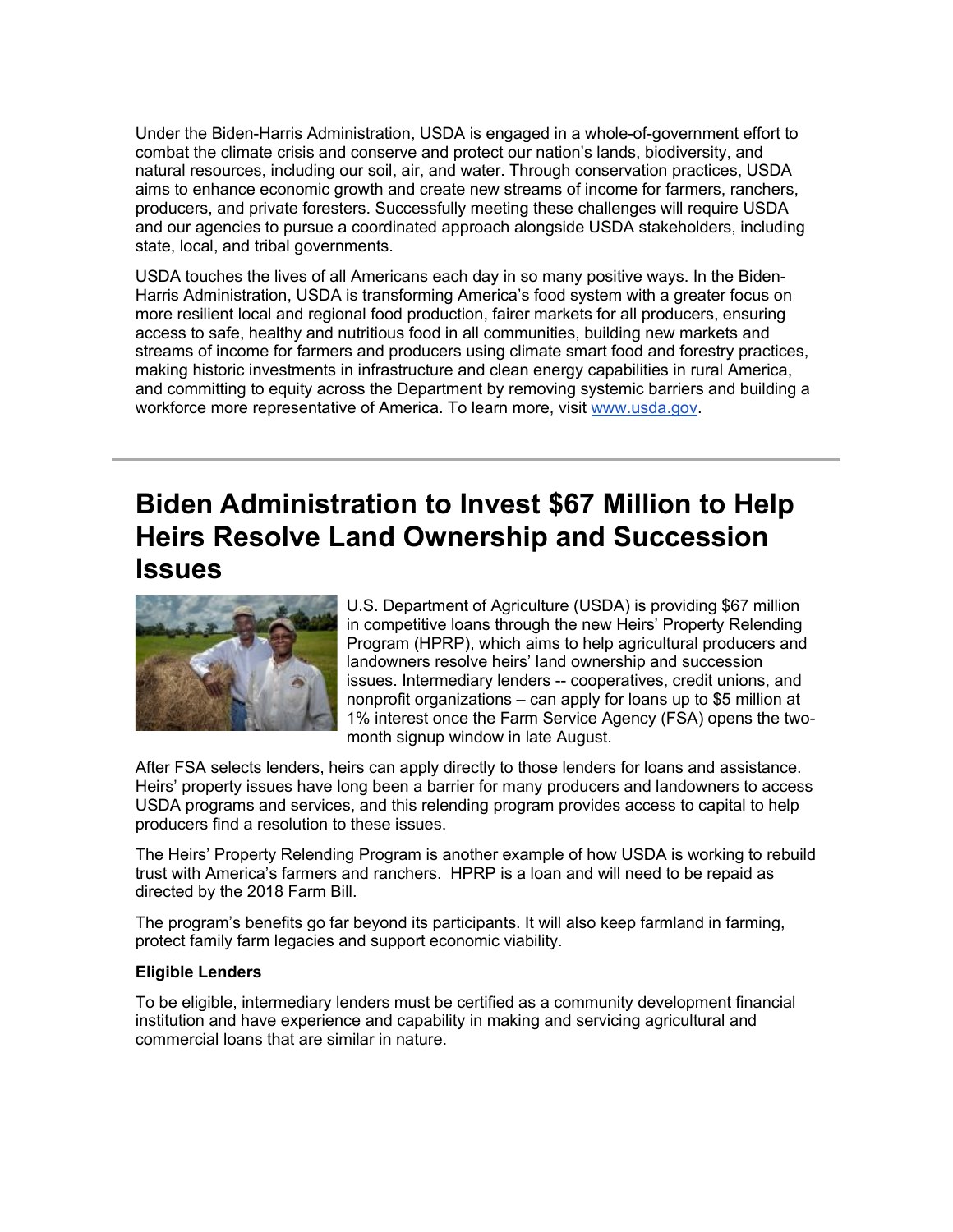If applications exceed the amount of available funds, those applicants with at least 10 years or more of experience with socially disadvantaged farmers that are located in states that have adopted a statute consisting of enactment or adoption of the Uniform Partition of Heirs Property Act (UPHPA) will receive first preference. A list of these states is available at [farmers.gov/heirs/relending.](http://www.farmers.gov/heirs/relending?utm_medium=email&utm_source=govdelivery) A secondary preference tier is established for those that have applications from ultimate recipients already in process, or that have a history of successfully relending previous HPRP funds. When multiple applicants are in the same tier, or there are no applicants in tier 1 or 2, applications will be funded in order of the date the application was received.

Selected intermediary lenders will determine the rates, terms, and payment structure for loans to heirs. Interest rates will be the lowest rate sufficient for intermediaries to cover cost of operating and sustaining the loan.

Additional information for lenders, including how to apply for funding, can be found in the [HPRP final rule](https://www.fsa.usda.gov/Assets/USDA-FSA-Public/usdafiles/Farm-Loan-Programs/pdfs/Heirs%20prop%20FRM%20plus%20direct%20loan%20changes%207%2022%202021.pdf?utm_medium=email&utm_source=govdelivery) (PDF, 387 KB). A webinar will be held Tuesday, August 3, 2021 regarding applying for funding. Interested re-lenders should register through the

#### **Relending to Heirs**

Heirs may use the loans to resolve title issues by financing the purchase or consolidation of property interests and financing costs associated with a succession plan. This may also include costs and fees associated with buying out fractional interests of other heirs in jointlyowned property to clear the title, as well as closing costs, appraisals, title searches, surveys, preparing documents, mediation, and legal services.

Heirs may not use loans for any land improvement, development purpose, acquisition or repair of buildings, acquisition of personal property, payment of operating costs, payment of finders' fees, or similar costs.

Intermediary lenders will make loans to heirs who:

- Are individuals or legal entities with authority to incur the debt and to resolve ownership and succession of a farm owned by multiple owners;
- Are a family member or heir-at-law related by blood or marriage to the previous owner of the property;
- Agree to complete a succession plan.

More information on how heirs can borrow from lenders under HPRP will be available in the coming months.

#### **More Information**

Heirs' property is a legal term that refers to family land inherited without a will or legal documentation of ownership. It has historically been challenging for heirs to benefit from USDA programs because of the belief that they cannot get a farm number without proof of ownership or control of land. However, FSA provides alternative options that allow an heir to obtain a farm number. In states that have adopted the UPHPA, producers may provide specific documents to receive a farm number. To learn more about heirs property, HPRP, or UPHPA, visit [farmers.gov/heirs/relending.](http://www.farmers.gov/heirs/relending?utm_medium=email&utm_source=govdelivery)